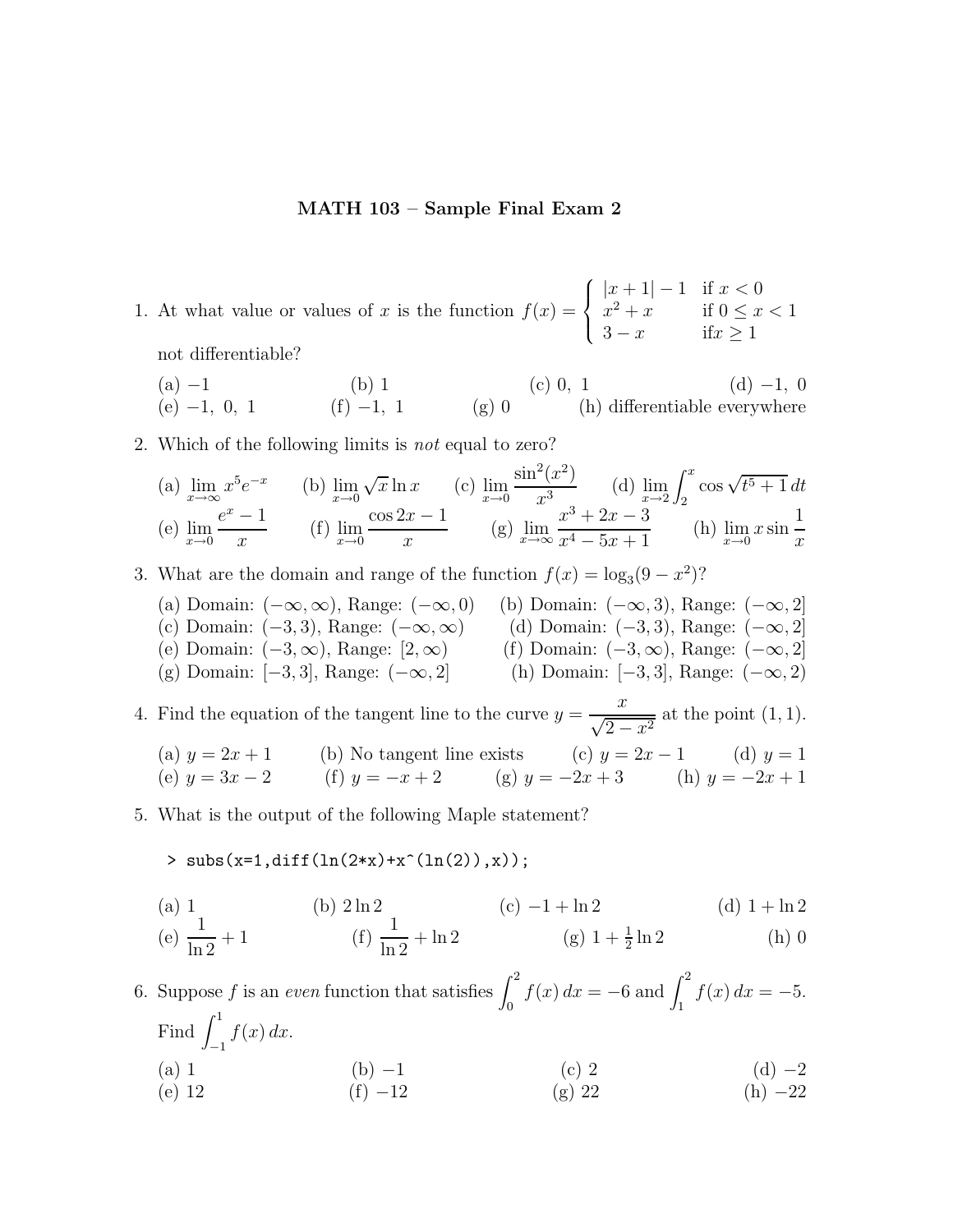7. Consider the region bounded below by the graph of  $y = x^2$  and above by the line  $y = 4$  The horizontal line  $y = h$  cuts this region into two pieces of equal area. What is  $h$ ?



(a) 
$$
h = 2
$$
  
\n(b)  $h = 2\sqrt{2}$   
\n(c)  $h = \sqrt[3]{10}$   
\n(d)  $h = 3$   
\n(e)  $h = 2\sqrt{2}$   
\n(f)  $h = \sqrt{2} + \sqrt{3}$   
\n(g)  $h = 3\sqrt{2} - \sqrt{3}$   
\n(h)  $h = \sqrt{5}$ 

- 8. A rocket that is ascending vertically at a rate of 3 miles per second is being tracked by a camera that is on the ground, 1 mile away from the rocket's launch point. Let θ be the angle the camera makes with the horizontal. At what rate is θ changing when the rocket's altitude is 1 mile?
	- (a)  $\frac{\pi}{4}$  rad/sec  $\frac{\pi}{4}$  rad/sec (b) 1 rad/sec (c) 1.5 rad/sec (d) 2 rad/sec (e) 2.5 rad/sec (f) 3 rad/sec (g) 3.5 rad/sec (h)  $\frac{\pi}{6}$  $\frac{\pi}{8}$  rad/sec
- 9. Evalutate the definite integral  $\int_0^{\pi^2/4}$  $\cos \sqrt{x}$  $\frac{\partial s \sqrt{x}}{\sqrt{x}} dx$ .
	- (a) 0 (b) 1 (c)  $\sqrt{2}$  (d) 2

(e) 
$$
2\sqrt{2}
$$
 \t\t (f)  $\frac{\sqrt{2}}{2}$  \t\t (g)  $\frac{\pi\sqrt{2}}{2}$  \t\t (h)  $\frac{1}{2}$ 

10. Let  $f(x)$  be a continuous, one-to-one function on  $0 \leq x \leq 1$  with  $f(0) = 0$  and  $f(1) = 1$ . If  $\int_0^1 f(x) dx = 2$ , then what is the value of  $\int_0^1 f(x) dx = 2$  $f^{-1}(y) dy$ ? (*Hint*: Draw a picture!)

(a)  $0.8$  (b)  $0.6$  (c)  $0.4$  (d)  $0.2$  (e)  $1.25$ (f) 1.667 (g) 2.5 (h) Cannot be determined without more information.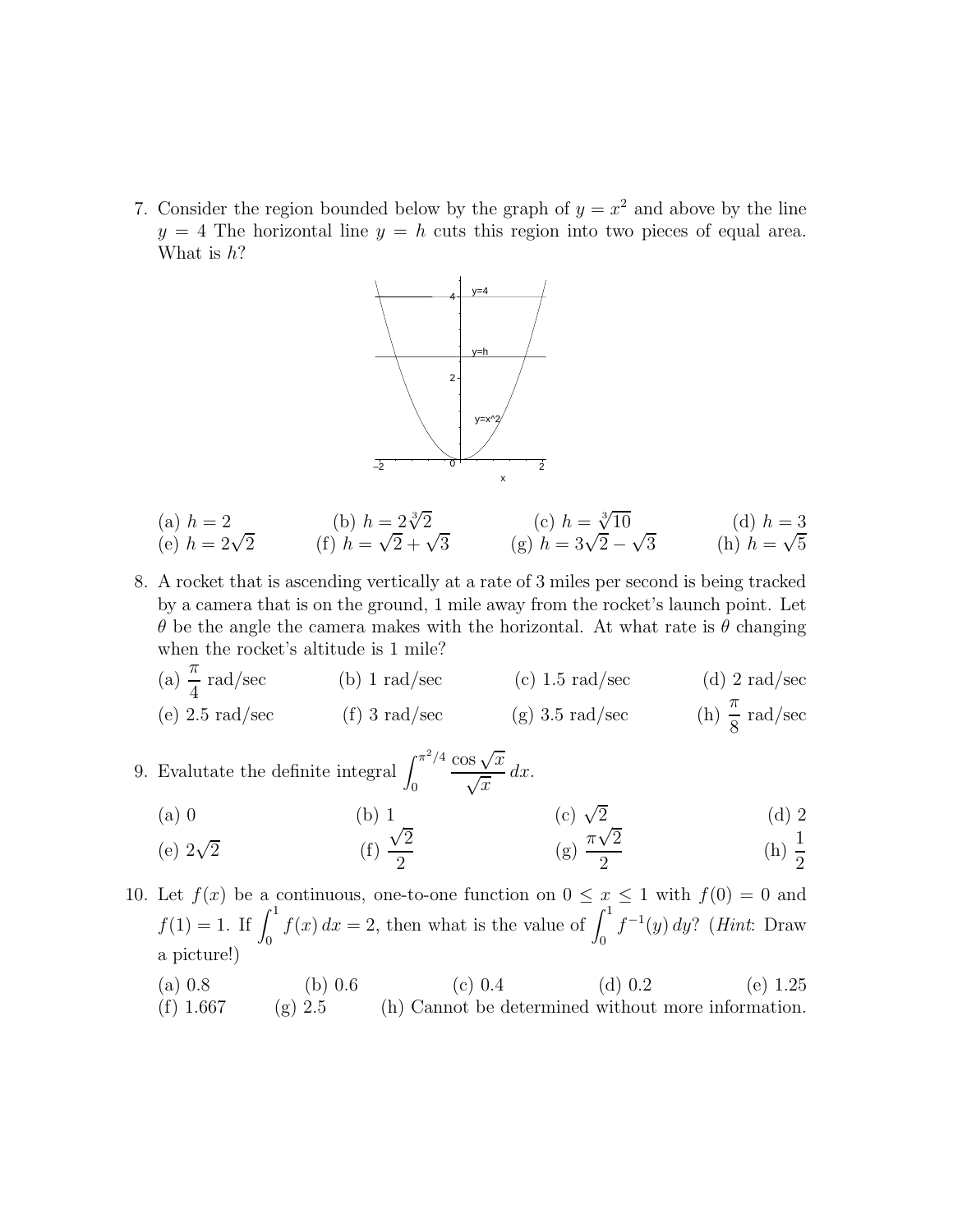- 11. Let R be the region between the x-axis and the curve  $y = \sin^{3/2} x$  for  $0 \le x \le \pi$ . If  $R$  is rotated around the x-axis, then the volume of the resulting solid is:
	- (a)  $\frac{4\pi}{3}$  $\frac{4\pi}{3}$  (b)  $2\pi$  (c)  $2\pi/3$  (d)  $\pi^{3/2}$ (e)  $\frac{7\pi}{3}$  $\frac{7\pi}{3}$  (f)  $3\pi$  (g)  $\frac{2\pi^{3/2}}{3}$  (h)  $4\pi$
- 12. When a child was born, her grandparents placed \$1000 in a savings account at 10% interest compounded continuously, to be withdrawn at age 20 to help pay for college. How much money will be in the account at the time of withdrawal?

| (a) $1000e$ dollars    | $(b)$ 500 $e$ dollars | (c) $500e^2$ dollars  | (d) $2000e^2$ dollars |
|------------------------|-----------------------|-----------------------|-----------------------|
| $(e)$ 4000 $e$ dollars | $(f)$ 2000e dollars   | (g) $1000e^2$ dollars | (h) $4000e^2$ dollars |

13. A closed tank is to be constructed in the shape of a right circular cylinder. It is made from three sheets of metal (top, bottom and side) with welded seams (the dark lines). Because the tank may eventually leak at the seams, they should be as short as possible. Assuming that the tank is to hold 1000 liters, find the radius and height in meters that minimizes the total length of the seams. (Note that 1000  $liters = 1$  cubic meter).



- 14. A population of aphids (little bugs that can damage or destroy a plant) on a rose plant increases at a rate proportional to the number present (i.e., exponentially). In three days, the population of aphids went from 800 to 1400.
	- (a) Write an equation for the population of aphids at any u time  $t$  in days, where  $t = 0$  is the day there were 800 aphids.
	- (b) How long does it take for the population to get 10 times as large?
	- (c) What was the population on the day before there were 800 aphids?
	- (d) Find the derivative of your population function on the fifth day  $(t = 5)$ . Give the correct units for this quantity, and an interpretation of this number in practical terms.